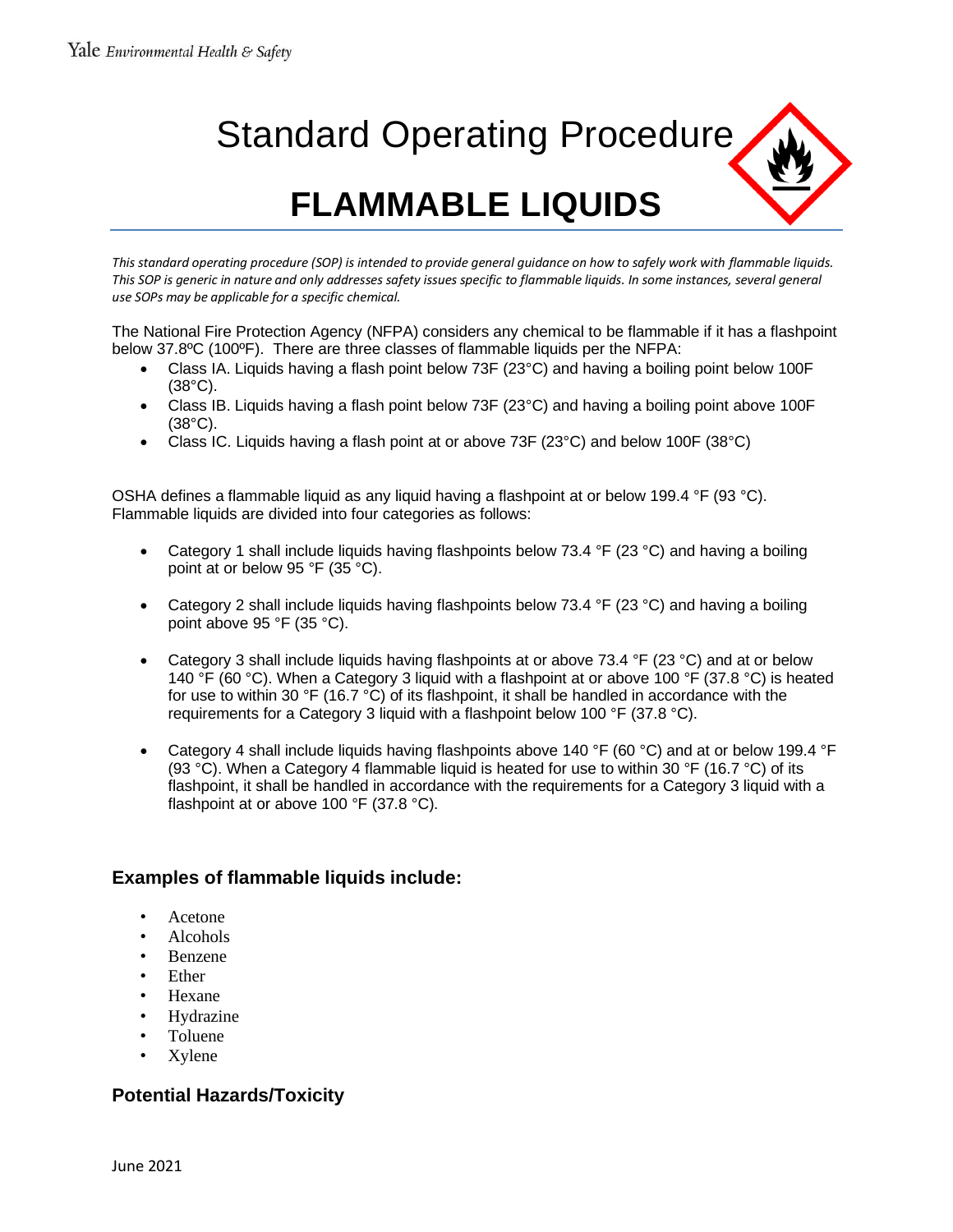#### **Physical Hazards**

Flammable liquids usually have high vapor pressures at room temperature and their vapors, mixed with air at the appropriate ratio, can ignite and burn. As with all solvents, their vapor pressure increases with temperature and therefore as temperatures increase, they become more hazardous.

The concentrated vapors of flammable liquids may be heavier than air and can cause vapor trails which can travel to reach an ignition source, resulting in a flashback fire. Fire can also result from reactions between flammables or combustibles and oxidizers.

#### **Health Hazards**

In addition to the fire hazard, many flammable liquids pose health hazards as well. Effects from acute inhalation exposures range from irritation to CNS depression, nausea and dizziness. In extreme situations, coma can result. Chronic exposures may lead to live or kidney damage. Skin absorption can lead to similar long term effects as inhalation exposures. Skin contact with solvents may result in defatting and drying of the skin. Some flammable liquids also have additional health hazards, i.e., benzene is also a known human carcinogen.

As the hazards may vary by compound, users must familiarize themselves with the specific hazards of the compounds they are working with, which can be found on the chemical's Safety Data Sheet (SDS). SDSs are available through the Safety Data Sheet link on Yale's EHS webpage (ehs.yale.edu).

## **Personal Protective Equipment (PPE)**

*The University's Personal Protective Equipment Policy can be found on the EHS website (ehs.yale.edu)*

## **Eye Protection**

Safety glasses must be worn whenever handling flammable liquids. When there is the potential for splashes, goggles and/or a faceshield must be worn.

## **Hand Protection**

Gloves must be worn when handling flammable liquids. Exam style nitrile gloves (minimum 4mil thickness) are generally adequate for handling these compounds in laboratory settings when skin contact is unlikely. However, if skin contact is likely or larger amounts are being used, then a utility grade glove should be worn over the exam style nitrile. To ensure that the appropriate utility grade glove is selected, refer to the chemical's SDS, use a glove manufacturer's selection guide or contact EHS.

## **Skin and Body Protection**

Long pants or clothing that covers the body to the ankles and closed-toe solid top shoes must be worn when handling flammable liquids. Lab coats must be worn. When working with large amounts of flammable liquids, a 100% cotton or flame resistant lab coat is preferred. For flammable liquids that pose health hazards through dermal absorption, additional protective clothing (i.e., apron, oversleeves) may be appropriate where chemical contact with the skin is likely.

## **Engineering Controls**

## **Fume Hood**

Fume hoods, or other locally exhausted ventilation, should be used whenever handling flammable liquids. Local exhaust ventilation is particularly important when using larger quantities (>500ml) or when flammables are heated or at increased pressure.

## **Storage/Handling**

• Minimize the storage of flammable liquids outside flammable rated storage cabinets. The volume stored outside of rated cabinets and safety cans must be <10 gallons per laboratory.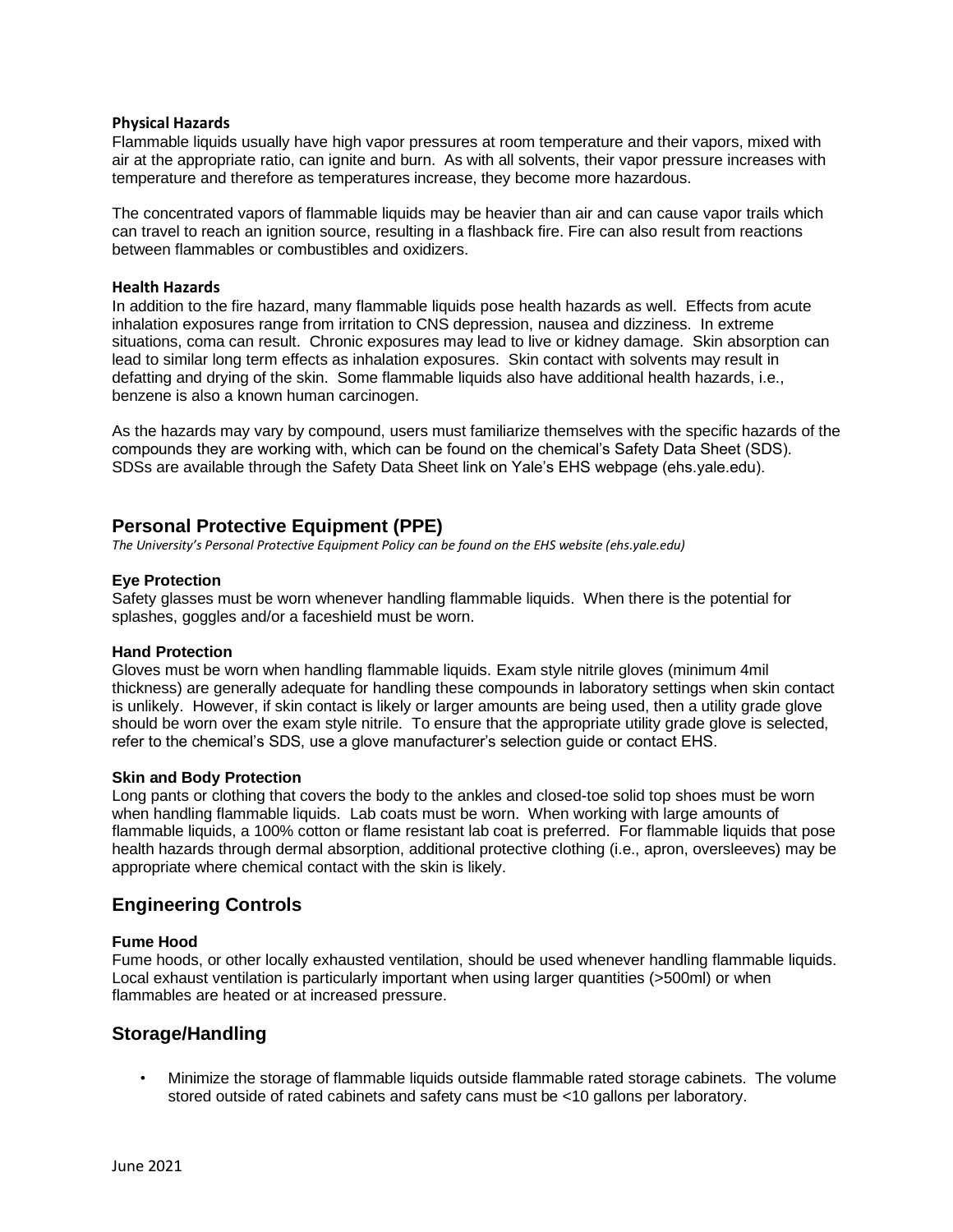- 5-gallon cans of flammable liquids must be stored inside flammable rated cabinets.
- Refrigerators used for the storage of flammable liquids must be designed/rated for this purpose.
- Keep flammables segregated from incompatible materials, including oxidizers.
- Store at/below eye level (~5 feet).
- Metal surfaces or containers through which flammable liquids flow must be properly grounded, to discharge static electricity.
- Large quantities (≥5 gallons) of flammable liquids must be handled using spark-free tools in areas free of ignition sources, including spark emitting motors and equipment.
- Never heat flammable liquids by using an open flame. Use steam baths, water baths, oils baths, heating mantles or hot air baths.
- If flammable liquids must be heated in an oven, make sure the oven is appropriately designed for flammable liquids (no internal ignition sources and/or vented mechanically).
- When heating flammable liquids, ensure that the autoignition temperature of the solvent is above the oven temperature or its internal elements.
- Do not distill flammable liquids under reduced pressure.

## **Waste Disposal**

Most flammable liquids must be collected as hazardous waste. Some dilute aqueous solutions (<5%) of low molecular weight biodegradable organic chemicals may be appropriate for sanitary sewer discharge, i.e., alcohols, ethylene glycol, and glycerol. Check the "Management of Hazardous Waste" manual for a more comprehensive list. In addition, all items contaminated with a flammable liquid which is also acutely toxic (P-Listed) must be collected as hazardous waste, ex: carbon disulfide. This includes reagent bottles, weigh boats, pipette tips, kimwipes, and other similar items that have come into contact with these compounds.

## **Emergency Procedures**

## **Fire Extinguishers**

Both ABC dry powder and carbon dioxide extinguishers are appropriate for most fires involving acutely toxic compounds.

#### **Eyewash/Safety Showers**

An ANSI approved eyewash station that can provide quick drenching or flushing of the eyes must be immediately available within 10 seconds travel time for emergency use. An ANSI approved safety drench shower must also be available within 10 seconds travel time from where these compounds are used. Ensure the locations of the eyewashes and safety showers, and how to activate them, are known prior to an emergency.

## **First Aid Procedures**

## **If inhaled**

Remove to fresh air. Follow up with Acute Care or Employee Health as appropriate (203-432-0123).

#### **In case of skin contact**

Go to the nearest emergency shower if contaminated. Yell for assistance and rinse for 15 minutes, removing all articles of clothing to ensure contaminate is completely removed. Follow up at Acute Care/Employee Health as appropriate (203-432-0123).

#### **In case of eye contact**

Go to the nearest emergency eyewash. Yell for assistance and rinse for 15 minutes. Follow up at Acute Care/Employee Health (203-432-0123).

## **Spills**